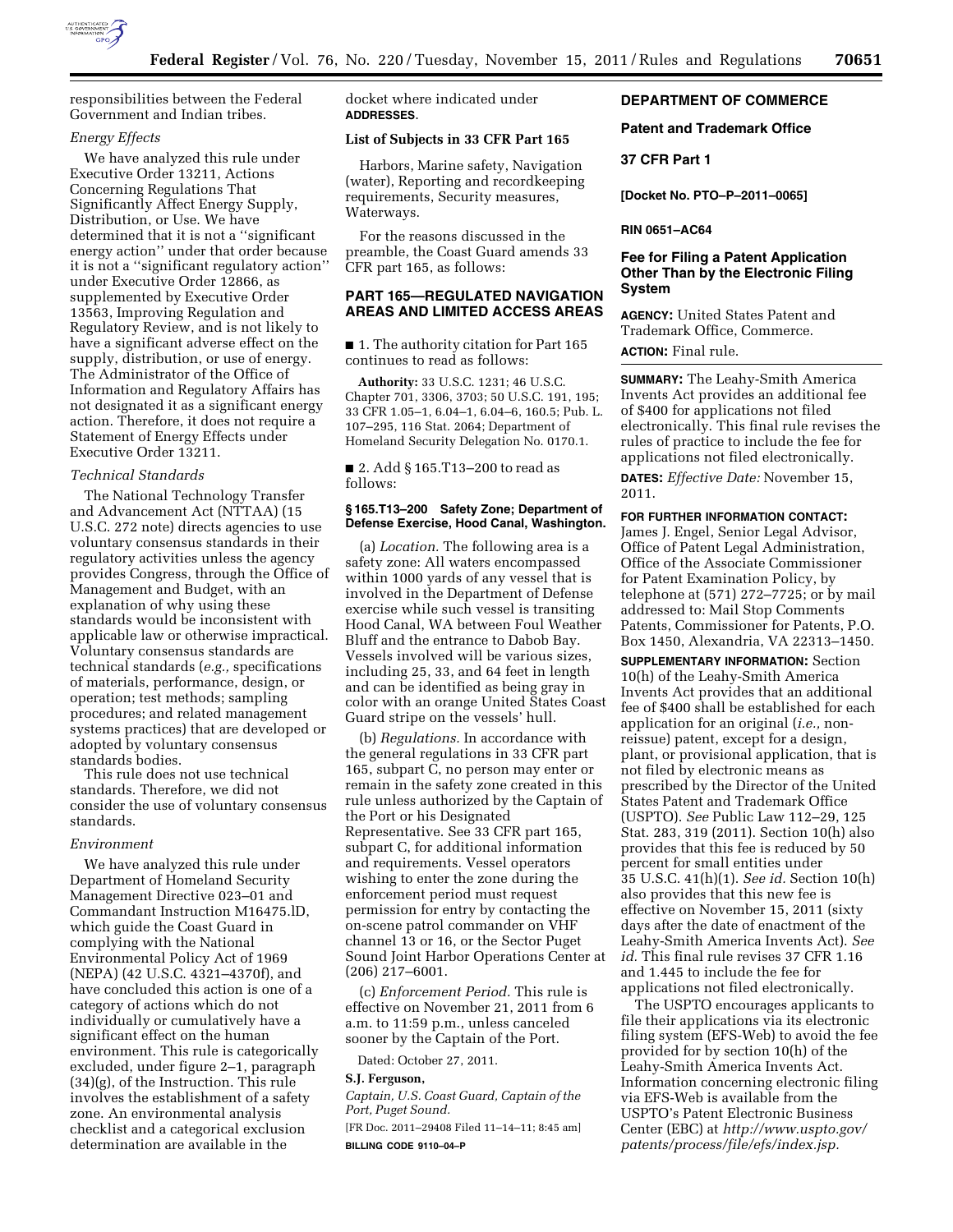### **Section-by-Section Discussion**

Title 37 of the Code of Federal Regulations, Part 1, is amended as follows:

*Section 1.16:* Section 1.16(t) is added to require the non-electronic filing fee of \$400 (\$200 for a small entity) for any application under 35 U.S.C. 111(a) (*i.e.,*  any nonprovisional application) that is filed on or after November 15, 2011, other than by the USPTO's electronic filing system (EFS-Web), except for a reissue, design, or plant application.

*Section 1.445:* The introductory text of § 1.445(a) is amended to add ''by law or'' prior to ''by the Director under the authority of 35 U.S.C. 376'' because the fee for filing an application other than by the USPTO's electronic filing system is established by law (section 10(h) of the Leahy-Smith America Invents Act). Section 1.445(a) is amended to set out the current transmittal fee as a basic fee in § 1.445(a)(1)(i) and to add a new § 1.445(a)(1)(ii) setting out the nonelectronic filing fee of \$400 (\$200 for a small entity) for any Patent Cooperation Treaty (PCT) international application designating the United States of America that is filed on or after November 15, 2011, other than by the USPTO's electronic filing system (EFS-Web), except for a plant application. Section 1.445(a)(1)(ii) does not contain a reference to reissue, design, or provisional applications as these types of applications cannot be filed via the PCT. While § 1.445(a)(1)(ii) contains a reference to plant applications, the USPTO advises against filing a plant application under the PCT because many countries do not consider this subject matter to be patent-eligible, and the color drawings or color photographs that are often necessary for plant applications (§ 1.165(b)) are not permitted in PCT international applications (PCT Applicant's Guide (¶ 5.159) (Oct. 2011)).

The USPTO will consider applications filed with the USPTO via the Department of Defense Secret Internet Protocol Router Network (SIPRNET) as filed via the USPTO's electronic filing system for purposes of § 1.16(t) and § 1.445(a)(1)(ii).

### **Rule Making Considerations**

*A. Administrative Procedure Act (APA):* Section 10(h) of the Leahy-Smith America Invents Act provides that an additional fee of \$400 (\$200 for a small entity) shall be established for each application for an original (*i.e.,* nonreissue) patent, except for a design, plant, or provisional application, that is not filed by electronic means as prescribed by the Director of the

USPTO. The changes in this final rule simply reiterate the provisions of section 10(h) of the Leahy-Smith America Invents Act and are thus merely interpretative. *See Gray Panthers Advocacy Comm.* v. *Sullivan,* 936 F.2d 1284, 1291–1292 (DC Cir. 1991) (regulation that reiterates statutory language does not require notice and comment procedures). Accordingly, prior notice and an opportunity for public comment are not required pursuant to 5 U.S.C.  $553(b)(A)$  or any other law. *See Cooper Techs. Co.* v. *Dudas,* 536 F.3d 1330, 1336–37 (Fed. Cir. 2008) (stating that 5 U.S.C. 553, and thus 35 U.S.C.  $2(b)(2)(B)$ , do not require notice and comment rule making for ''interpretative rules, general statements of policy, or rules of agency organization, procedure, or practice.'') (quoting 5 U.S.C. 553(b)(A)). In addition, thirty-day advance publication is not required pursuant to 5 U.S.C. 553(d) or any other law. *See* 5 U.S.C. 553(d) (requiring thirty-day advance publication for substantive rules).

*B. Regulatory Flexibility Act:* As prior notice and an opportunity for public comment are not required pursuant to 5 U.S.C. 553 or any other law, neither a regulatory flexibility analysis nor a certification under the Regulatory Flexibility Act (5 U.S.C. 601 *et seq.*) is required. *See* 5 U.S.C. 603.

*C. Executive Order 13132 (Federalism):* This rule making does not contain policies with federalism implications sufficient to warrant preparation of a Federalism Assessment under Executive Order 13132 (Aug. 4, 1999).

*D. Executive Order 12866 (Regulatory Planning and Review):* This rule making has been determined not to be significant for purposes of Executive Order 12866 (Sept. 30, 1993), as amended by Executive Order 13258 (Feb. 26, 2002) and Executive Order 13422 (Jan. 18, 2007).

*E. Executive Order 13563 (Improving Regulation and Regulatory Review):* The USPTO has complied with Executive Order 13563 (Jan. 18, 2011). Specifically, the USPTO has, to the extent feasible and applicable: (1) Made a reasoned determination that the benefits justify the costs of the rule; (2) tailored the rule to impose the least burden on society consistent with obtaining the regulatory objectives; (3) selected a regulatory approach that maximizes net benefits; (4) specified performance objectives; (5) identified and assessed available alternatives; (6) involved the public in an open exchange of information and perspectives among experts in relevant disciplines, affected stakeholders in the

private sector, and the public as a whole, and provided on-line access to the rule making docket; (7) attempted to promote coordination, simplification, and harmonization across government agencies and identified goals designed to promote innovation; (8) considered approaches that reduce burdens and maintain flexibility and freedom of choice for the public; and (9) ensured the objectivity of scientific and technological information and processes.

*F. Executive Order 13175 (Tribal Consultation):* This rule making will not: (1) Have substantial direct effects on one or more Indian tribes; (2) impose substantial direct compliance costs on Indian tribal government; or (3) preempt tribal law. Therefore, a tribal summary impact statement is not required under Executive Order 13175 (Nov. 6, 2000).

*G. Executive Order 13211 (Energy Effect):* This rule making is not significant energy action under Executive Order 13211 because this rule making is not likely to have a significant adverse effect on the supply, distribution, or use of energy. Therefore, a Statement of Energy Effects is not required under Executive Order 13211 (May 18, 2001).

*H. Executive Order 12988 (Civil Justice Reform):* This rule making meets applicable standards to minimize litigation, eliminate ambiguity, and reduce burden as set forth in sections 3(a) and 3(b)(2) of Executive Order 12988 (Feb. 5, 1996).

*I. Executive Order 13045 (Protection of Children):* This rule making is not an economically significant rule and does not concern an environmental risk to health or safety that may disproportionately affect children under Executive Order 13045 (Apr. 21, 1997).

*J. Executive Order 12630 (Taking of Private Property):* This rule making will not effect a taking of private property or otherwise have taking implications under Executive Order 12630 (Mar. 15, 1988).

*K. Congressional Review Act:* Under the Congressional Review Act provisions of the Small Business Regulatory Enforcement Fairness Act of 1996 (5 U.S.C. 801 *et seq.*), the USPTO will submit a report containing this final rule and other required information to the U.S. Senate, the U.S. House of Representatives, and the Comptroller General of the Government Accountability Office. The change in this rule making is not expected to result in an annual effect on the economy of 100 million dollars or more, a major increase in costs or prices, or significant adverse effects on competition, employment, investment,